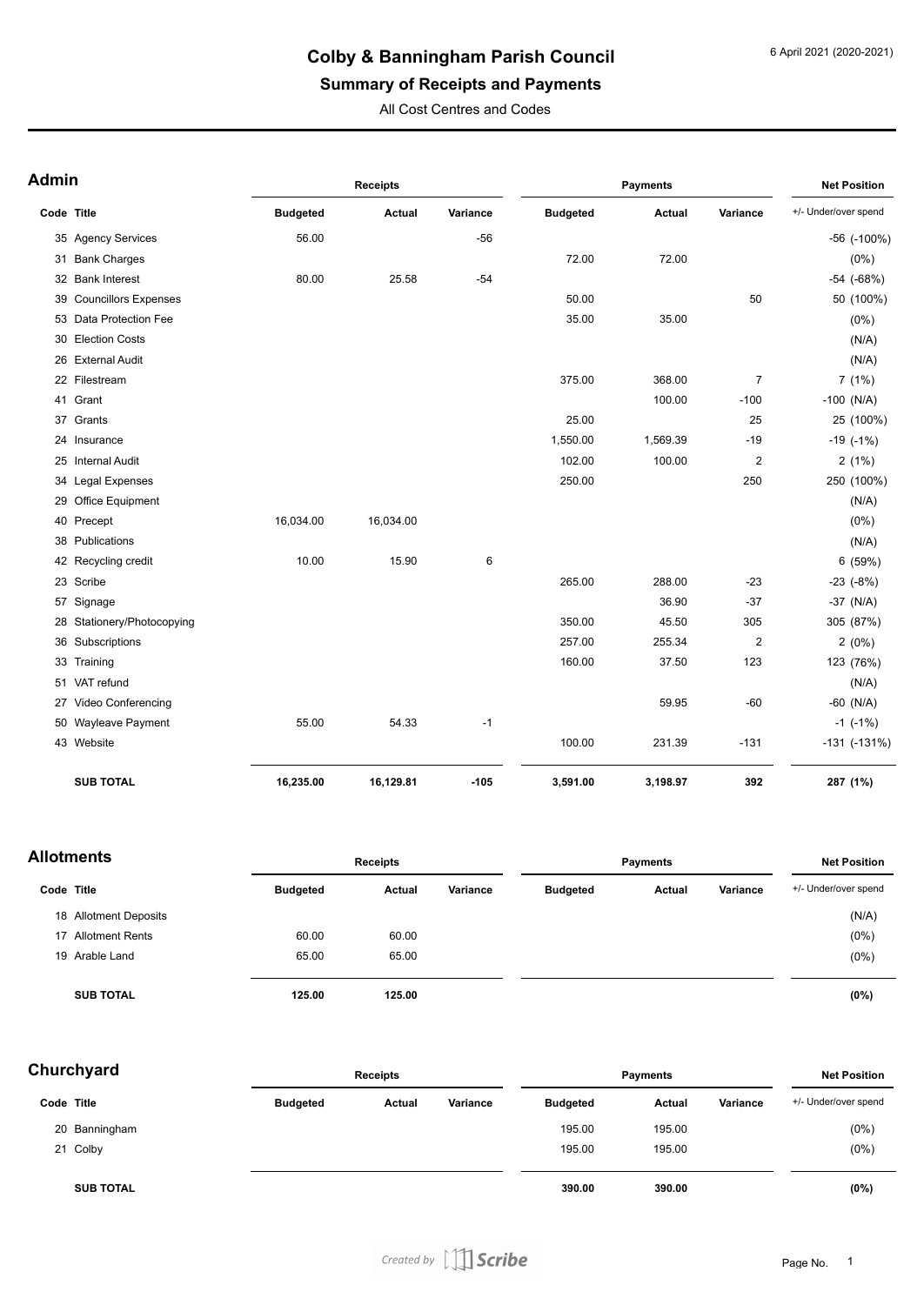## **Colby & Banningham Parish Council**

### **Summary of Receipts and Payments**

All Cost Centres and Codes

| <b>Clerk</b> |                  | <b>Receipts</b> |        |          |                 | <b>Net Position</b> |          |                      |
|--------------|------------------|-----------------|--------|----------|-----------------|---------------------|----------|----------------------|
| Code Title   |                  | <b>Budgeted</b> | Actual | Variance | <b>Budgeted</b> | Actual              | Variance | +/- Under/over spend |
|              | 3 Expenses       |                 |        |          | 50.00           |                     | 50       | 50 (100%)            |
|              | 1 PAYE           |                 |        |          | 700.00          | 682.60              | 17       | 17 (2%)              |
|              | 2 Salary         |                 |        |          | 2,725.00        | 3,348.44            | $-623$   | $-623$ $(-22%)$      |
|              | <b>SUB TOTAL</b> |                 |        |          | 3,475.00        | 4,031.04            | -556     | -556 (-16%)          |

| <b>Playing Field</b> |                        | <b>Receipts</b> |          |          | <b>Payments</b> |               |          | <b>Net Position</b>  |  |
|----------------------|------------------------|-----------------|----------|----------|-----------------|---------------|----------|----------------------|--|
| Code Title           |                        | <b>Budgeted</b> | Actual   | Variance | <b>Budgeted</b> | <b>Actual</b> | Variance | +/- Under/over spend |  |
|                      | 58 Car Park            |                 |          |          |                 | 3,677.70      | $-3,678$ | $-3,678$ (N/A)       |  |
| 44                   | Ditch clearance        |                 |          |          | 300.00          |               | 300      | 300 (100%)           |  |
|                      | 16 Drainage            |                 |          |          |                 |               |          | (N/A)                |  |
|                      | 52 Events              |                 |          |          |                 |               |          | (N/A)                |  |
|                      | 14 Grounds Maintenance |                 |          |          | 1,250.00        | 800.00        | 450      | 450 (36%)            |  |
|                      | 54 Tree Project 2020   |                 | 2,135.14 | 2,135    |                 | 357.16        | $-357$   | 1,778 (N/A)          |  |
|                      | 15 Tree works          |                 |          |          |                 |               |          | (N/A)                |  |
|                      | <b>SUB TOTAL</b>       |                 | 2,135.14 | 2,135    | 1,550.00        | 4,834.86      | $-3,285$ | $-1,150$ $(-74%)$    |  |

**s.137**

| 5. I J /         |  | <b>Receipts</b> |               |          | <b>Payments</b> |        |          | <b>Net Position</b>  |  |
|------------------|--|-----------------|---------------|----------|-----------------|--------|----------|----------------------|--|
| Code Title       |  | <b>Budgeted</b> | <b>Actual</b> | Variance | <b>Budgeted</b> | Actual | Variance | +/- Under/over spend |  |
| 49 Poppy Wreaths |  |                 |               |          | 35.00           | 34.00  |          | $1(2\%)$             |  |
| <b>SUB TOTAL</b> |  |                 |               |          | 35.00           | 34.00  |          | 1(2%)                |  |

| <b>Telephone Kiosk</b> |                       | <b>Receipts</b> |        |          | <b>Payments</b> |               |          | <b>Net Position</b>  |  |
|------------------------|-----------------------|-----------------|--------|----------|-----------------|---------------|----------|----------------------|--|
| Code Title             |                       | <b>Budgeted</b> | Actual | Variance | <b>Budgeted</b> | <b>Actual</b> | Variance | +/- Under/over spend |  |
|                        | 59 Display Equipment  |                 |        |          |                 | 76.98         | $-77$    | $-77$ (N/A)          |  |
|                        | 48 Repairs/Decoration |                 |        |          | 500.00          | 92.68         | 407      | 407 (81%)            |  |
|                        | <b>SUB TOTAL</b>      |                 |        |          | 500.00          | 169.66        | 330      | 330 (66%)            |  |

| <b>Village Green</b> |                        |                 | <b>Receipts</b> |          |                 | <b>Payments</b> |          |                      |
|----------------------|------------------------|-----------------|-----------------|----------|-----------------|-----------------|----------|----------------------|
| Code Title           |                        | <b>Budgeted</b> | Actual          | Variance | <b>Budgeted</b> | Actual          | Variance | +/- Under/over spend |
|                      | 12 Bowls Club Lease    |                 |                 |          |                 |                 |          | (N/A)                |
|                      | 11 Grounds Maintenance |                 |                 |          | 950.00          | 450.00          | 500      | 500 (52%)            |
| 13                   | Tree works             |                 |                 |          |                 | 395.00          | $-395$   | $-395$ (N/A)         |
|                      | <b>SUB TOTAL</b>       |                 |                 |          | 950.00          | 845.00          | 105      | 105 (11%)            |